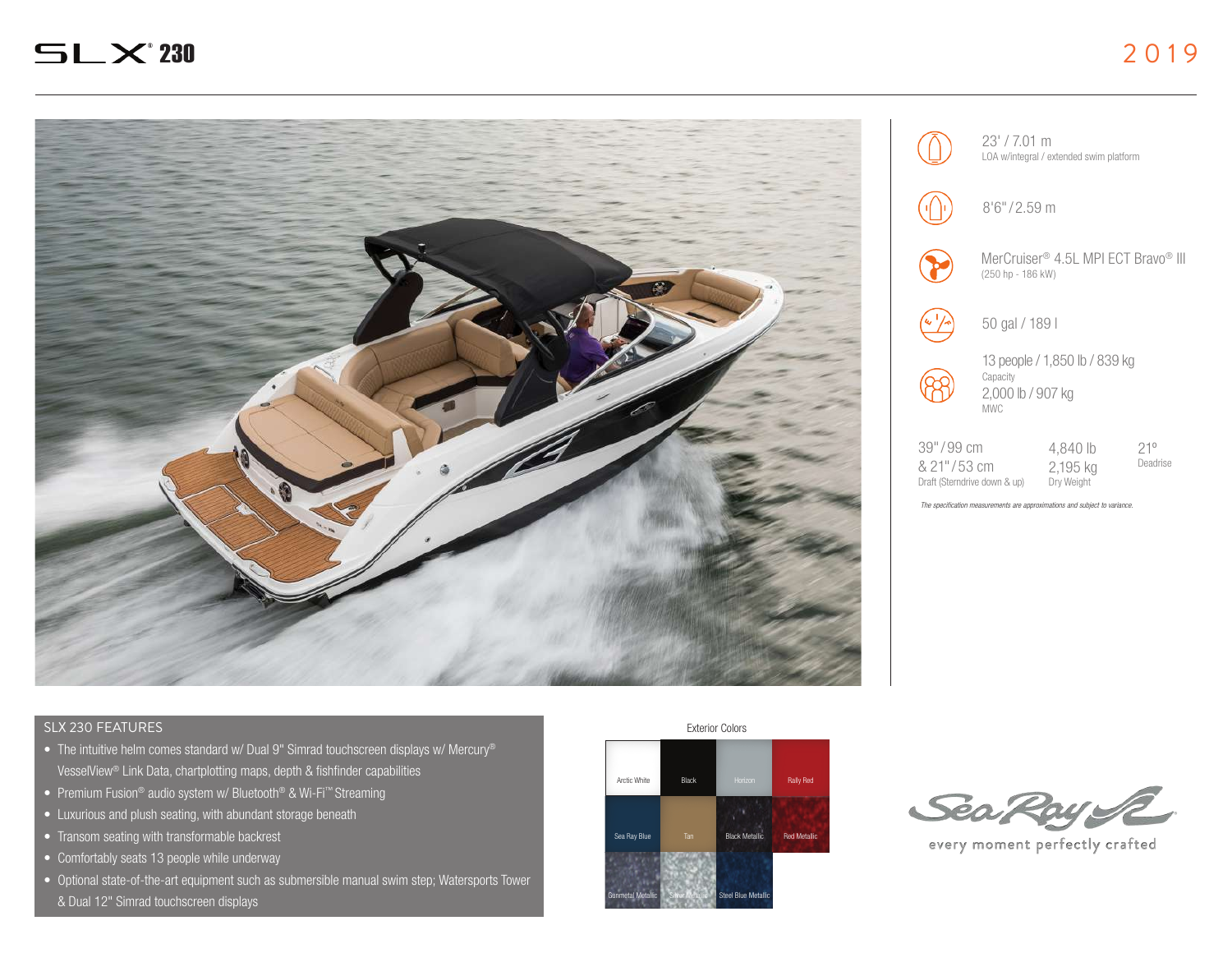# $\Xi$ l  $\times$  230

# FEATURES & STANDARD EQUIPMENT

## HULL & DECK FEATURES

Bow & Stern Eyes, Stainless Steel Cleats, Thru-Bolted (6), 6" Stainless Steel w/ Sea Ray Logo Deck Fuel Fill Plate - Chrome Gel Coat, Arctic White Light, Stern - Removable Lights, Navigation - Stainless Steel Resin, High-Performance Vinylester Rub Rail, PVC w/Stainless Steel Insert Ski Tow, Stainless Steel Storage, Anchor Hatch w/ Gas-Assisted Lift Swim Platform, Integral w/ Concealed Stainless Steel Four-Step Swim Ladder w/Integral Grab Handles (2) Thru-Hull Fittings, Stainless Steel Vents, Hull w/ Water Mamt. System Windshield, Matte Finish Black, Tempered/Tinted Glass w/ Walk Thru & Stainless Steel Top Frame

#### COCKPIT FEATURES

Beverage Holders - Stainless Steel (10) Cockpit Vinyl Color: Ivory (White Base Vinyl w/ Brown Accent Vinyl) Cooler (1), Carry-On w/ Designated Storage Door, Bow Walk-Thru - Acrylic Floor, Finished Fiberglass w/ Drainage Overboard Glove Box, Portside Helm Grab Handles, Stainless Steel Hatch, Engine Compartment - Gas Assisted Lighting, LED Courtesy Outlets, Accessory, 12V (2) and USB (1) Storage, Ski/Wakeboard w/ Vinyl Matting & Gas-Assisted Fiberglass Lid

#### seating:

Bow Loungers w/ Storage Below Companion Seat w/ Convertible Backrest, Flip-Up Thigh-Rise Bolster & Fiberglass Base Helm Bucket Seat w/ Swivel and Slider & Flip-Up Bolster L-Shaped w/ Storage Below - Aft Cockpit Sun Pad, Aft Gas-Assisted w/ Fiberglass Storage Area Transom w/ Ratcheting Backrest & Drink Holders

# TECHNICAL FEATURES

## helm:

Dual Digital Dash w/ Mercury® VesselView® Link Data (9"); (Includes: 2 Simrad GO9 (9") Touchscreen Displays; Chartplotter w/ Preloaded Charts; Transducer w/ Depth, Water Temperature and Fishfinder) Horn

Shift & Throttle Lever (Chrome Accented) w/ Trim Switch & Lanyard Stop Switch Steering, Power-Assisted Tilt Wheel w/ Wood Accent

Stereo, Fusion® SRX400 12V AM/FM w/ Bluetooth™, Wi-Fi Audio Streaming & 2 Pair of Fusion 6.5" Speakers Switch Panel w/Backlit, Weatherproof Lighted Chrome Push-Button Switches

Tilt & Trim, Power

# engine compartment:

Bilge Pump, 12V Automatic Bilge Pump, 12V Automatic High-Water Blower, 12V Bilge (2) Gel-Coated Engine Compartment Lighting, 12V Oil Filter - Remote

#### electrical systems:

Battery On/Off Switch, Remote (Located at Stbd aft Walk-Thru) Battery Trays w/ Mounts Wiring, Color-Coded w/ Chafe Protection

#### fuel systems:

Evaporative Emissions Fuel System Fuel Lines, USCG - Type A-1 Fuel Tank w/ Electric Anti-Siphon Valve & Electric Sending Unit

#### STANDARD PROPULSION

MerCruiser® 4.5L MPI ECT\* Bravo® III Sterndrive (250 hp - 186 kW) Propellers, Stainless Steel \*Non-catalyzed engines available for select international markets. Consult your local dealer for availability.

# OPTIONS & ACCESSORIES

#### OPTIONAL PROPULSION

MerCruiser 4.5L MPI ECT\* Bravo III w/DTS\*\* (250 hp - 186 kW) MerCruiser 6.2L MPI FCT\* Bravo III w/DTS\*\* (300 hp - 224 kW) MerCruiser® 6.2L MPI ECT\* SeaCore\*\*\* Bravo III w/DTS (300 hp - 224 kW) MerCruiser 6.2L MPI ECT\* Bravo III w/DTS\*\* (350 hp - 261 kW) MerCruiser 6.2L MPI ECT\* SeaCore\*\*\* Bravo III w/DTS\*\* (350 hp - 261 kW) \*Non-catalyzed engines available for select international

- markets. Consult your local dealer for availability. \*\*SmartCraft Digital Throttle & Shift Replaces Standard
- Throttle & Shift.
- \*\*\*SeaCore® Freshwater Cooling System replaces raw water cooling system

## EXTERIOR COLOR

Gel Coat, Colored Hull Side (All Gel Colors Available except Silver Metallic) Gel Coat, Full Hull Color (Non-Metallic Gels Only) Gel Stripe Metallic Gel Boot Stripe Three Zone Gel Coat (Metallic Gel, except Silver Metallic, Available for Zone 2 or 3 Only)

#### UPHOLSTERY, INTERIOR, SEATING & FLOORING

Bow Filler Cushion

Bow Table w/ Dedicated Storage - Plastic Cockpit Table w/ Dedicated Storage - Teak Cockpit Vinyl Color - Dune (Tan Base Vinyl w/ Brown Accent Vinyl) Flooring Color: Brown or Grey Snap In Carpet -Bow & Cockpit Snap In Infinity Woven Vinyl Flooring - Bow & Cockpit Snap In SeaDek - Bow & Cockpit SeaDek Swim Platform Matting (Glue down)

#### TOWERS & CANVAS

Bimini Top & Boot w/ Stainless Steel Ball & Socket Hardware Canvas Color: Black, Marine Midnight Blue or Toast Tweed Cockpit Cover w/ Tonneau Cover Mooring Cover - Available in Black Only Water Sports Tower - Electric w/ Integrated Bimini Water Sports Tower - Manual w/ Integrated Bimini - White or Black

### **ELECTRONICS**

- Dual Digital Dash w/ Mercury® VesselView® Link Data (12"); (Includes: 2 Simrad GO12 (12") Touchscreen Displays; Chartplotter w/ Preloaded Charts; Transducer w/Depth, Water Temperature and Fishfinder)
- Premier Audio Upgrade w/ Fusion 770 Head Unit (Includes: NRX 300 Transom Remote; 3 Pair of Fusion 6.5" Signature Series Speakers; 10" Signature Series Subwoofer & 2 Signature Series Speakers)

## ADDITIONAL OPTIONS

Adjustable Height Helm Seat Base Air Compressor For Water Toys Blue or White LED Lighting Package Bow Ladder w/ Hatch C E Option Group Docking Lights Fender Clip System - Quick Connect (4) Fire Suppression System (FM200) Automatic Flagpole w/ Base & US Flag High Altitude Prop Manual Submersible Swim Step On Board Battery Charger 120v/60 To 12v On Board Battery Charger - 220v/50 To 12v Premium PTM Ski Mirror Thru Hull Exhaust for MerCruiser 6.2L Thru Hull Under Water Lights Tower Speakers (Includes 2 Fusion 8.8" Signature Series Can Speakers & 1400W Amp) (Only Available w/Tower & Stereo Upgrade Options) Transom Trim Switch (For Sterndrive) Transom Washdown System Wakeboard Racks

# TRAILER OPTIONS

Painted Tandem Axle Trailer w/Bunks & Tandem Axle Disc Brakes Galvanized Tandem Axle Trailer w/ Bunks & Tandem Axle Disc Brakes Premium Painted Tandem Axle Trailer w/ Bunks & Tandem Axle Disc Brakes